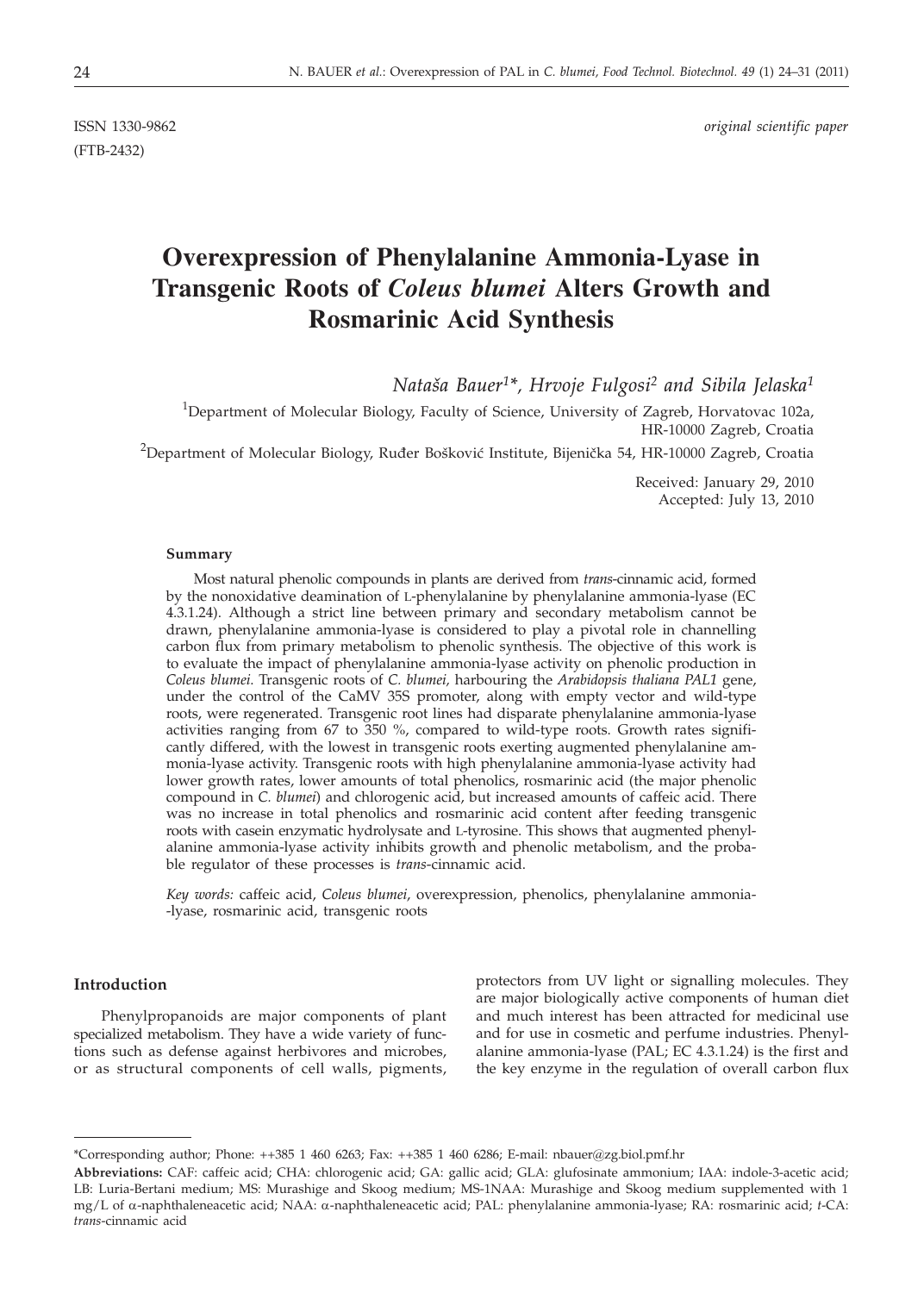into the phenylpropanoid pathway (*1*). PAL catalyses biotransformation of L-phenylalanine (L-Phe) to *trans*-cinnamic acid (*t*-CA) and ammonia, and it is one of the most studied plant enzymes. The membrane-associated cytochrome P450 cinnamate 4-hydroxylase (C4H; EC 1.14. 13.11) anchors PAL and 4-coumarate:CoA ligase (4CL; EC 6.2.1.12) to the endoplasmic reticulum, and this complex is known as the core of the phenylpropanoid pathway. Numerous reports show that increases in PAL activity and in phenolic compounds occur in response to different stimuli. Manipulation of *in vivo* PAL activity with a specific inhibitor of PAL reduced the formation and the accumulation of phenolics (*2*). Furthermore, the metabolic impact of PAL mutations and heterologous PAL overexpression implied a positive correlation between PAL activity and phenolic biosynthesis (*1,3–6*).

*Coleus blumei* is a typically ornamental plant with colourful foliage. It is a member of the mint family (Lamiaceae) and valued as a medicinal plant in India, Indonesia and Mexico. The most prominent secondary metabolite in *C. blumei* is rosmarinic acid (RA), an ester of caffeic acid (CAF) and 3,4-dihydroxyphenyllactate. Rosmarinic acid has various biological activities (*e.g*. antioxidant, antimutagen, anti-inflammatory, antiviral and antibacterial), and it is used in the pharmaceutical, food and cosmetic industries (*7*). RA is a natural polyphenolic carboxylic acid and the enzymes involved in its biosynthetic pathway have been elucidated in suspension cultures of *Anchusa officinalis* and *C. blumei* (*7,8*). Its biosynthesis starts from L-Phe, which is converted to 4-coumaroyl-CoA by core phenylpropanoid pathway enzymes. In parallel, the other precursor for RA is formed from L-tyrosine (L-Tyr). The first step is the transamination of L-Tyr to 4-hydroxyphenylpyruvate by tyrosine aminotransferase (TAT; EC 2.6.1.5), which is then reduced to 4-hydroxyphenyllactate by hydroxyphenylpyruvate reductase (4- -HPPR; EC 1.1.1.237). Rosmarinic acid synthase (RAS; EC 2.3.1. 140) catalyses the formation of 4-coumaroyl-4'- -hydroxyphenyllactate, and the resulting ester is afterwards hydroxylated by two cytochrome P450 monooxygenases to form rosmarinic acid. PAL activity always precedes RA accumulation, and a positive correlation between PAL activity and RA biosynthesis was confirmed in several studies in cell cultures of Boraginaceae and Lamiaceae species (*9,10*).

In the present study we have determined whether overexpression of heterogenous *PAL1* gene from *Arabidopsis thaliana* leads to an increase in PAL activity and how it affects growth, total phenolic accumulation, and synthesis of major phenolics in *Coleus blumei*.

## **Materials and Methods**

#### *Bacterial strains, plasmids and media*

Subcloning of DNA fragments was carried out using *E. coli* strain TOP10 (Invitrogen, Carlsbad, CA, USA). The binary vector pGPTV-*AtPAL1* carries the *PAL1* gene of *A. thaliana* (*AtPAL1*) under the control of the CaMV 35S promoter and the *nos* terminator. The binary vector pGPTV-C carries the CaMV 35S promoter and *nos* terminator, without the inserted *AtPAL1* gene. Both vectors carried a *nos* promoter-driven *bar* gene, encoding resistance

to glufosinate ammonium (GLA). Vectors were introduced into *Agrobacterium tumefaciens* strain GV3101 (pMP90) by transformation. Bacteria were grown aerobically in Luria- -Bertani (LB) or YEB medium:  $5 g/L$  of beef extract and sucrose, 1 g/L of yeast extract and peptone, supplemented with kanamycin (30 mg/L). *E. coli* was cultured at 37 °C and *A. tumefaciens* at 28 °C. Plant material was cultured on a medium supplemented with Murashige and Skoog (MS) salts (*11*), 10 mg/L of thiamine, 1 mg/L of pyridoxine, 1 mg/L of nicotinic acid, 100 mg/L of *myo*-inositol and 20 g/L of sucrose. Media were solidified with 8 g/L of agar. Depending on the experiment, plant growth regulators (a-naphthaleneacetic acid, NAA or indole-3- -acetic acid, IAA), 0.8 g/L of casein enzymatic hydrolysate and 5 mg/L of L-Tyr were added before autoclaving, and the antibiotics and GLA were added to the cooled medium, after autoclaving. The pH (5.7) was adjusted before autoclaving.

#### *Construction of plant expression vectors*

Multiple alignment of amino acid sequences of *A. thaliana* PAL1 and other known PAL proteins from the Laminaceae plants (*Salvia miltiorrhiza*: GenBank no. EF462460, *Agastache rugosa*: GenBank no. AF326116) and Boraginaceae (*Lithospermum erythrorhizon*: GenBank no. D83076) showed that AtPAL1 is highly similar to the PAL proteins involved in RA synthesis. The full-length cDNA of the *PAL1* gene of *A. thaliana* (*AtPAL1*) was obtained from Arabidopsis Biological Resource Center, The Ohio State University, Columbus, OH, USA (clone U10120, GenBank no. AY079363) and cloned into the pGPTV binary vector (*12*). The *AtPAL1* gene was amplified by PCR using the primers P1*Xba*I (GCTCTAGAAT-GGAGATTAACGGGGCACA) and P2*Sac*I (CGAGCTCTT-AACATATTGGAATGGGgGCTC) into which the restriction enzyme sites *Xba*I and *Sac*I were introduced (underlined). In addition, a *Sac*I restriction site on 3´-end of *AtPAL1* gene was removed by changing the nucleotide T to C (lowercase in primer P2*Sac*I). The Expand High Fidelity PCR System was used. Cycling conditions were: an initial denaturation for 5 min at  $95^{\circ}$ C, followed by 25 cycles of 45 s at 95 °C, 45 s at 58 °C and 90 s at 72 °C, and an extension of 7 min at 72 °C. The amplified PCR product was digested with *Xba*I and *Sac*I, gel-purified and ligated into the binary plasmid pGPTV. Plasmid pGPTV-*AtPAL1* was recovered. After digestion of pGPTV with *Xba*I and *Sac*I, blunt ends were formed with the aid of the Klenow fragment, and after self ligation, the empty vector pGPTV-C was recovered. Plasmid constructions were confirmed by restriction analysis, PCR and DNA sequencing, and transferred into *Agrobacterium tumefaciens* strain GV3101, using electroporation. Transformants were analyzed for the presence of the plasmids with restriction enzymes and PCR.

#### *Genetic transformation and root regeneration*

Root induction, transformation and transgenic tissue selection of *Coleus blumei* were performed according to the methods described by Bauer *et al.* (*13,14*). The leaves excised from *Coleus* plants grown *in vitro*, were cut into one-cm squares and used for transformation experiments. For inoculation, *Agrobacterium tumefaciens* GV3101 (pMP90) harbouring pGPTV-*AtPAL1* or pGPTV-C plasmid was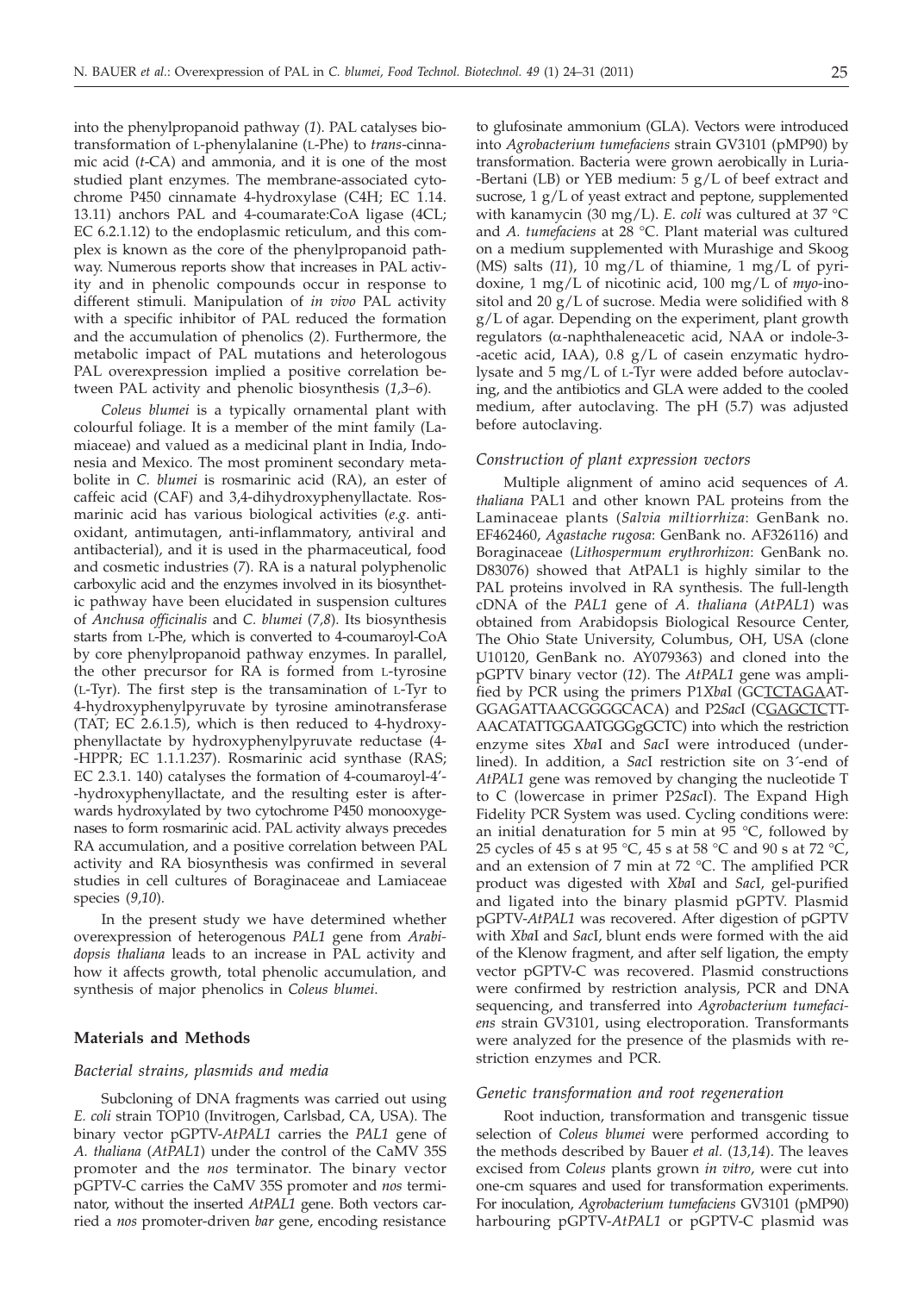grown for two days at 28 °C with agitation, in liquid YEB medium, supplemented with 100 mg/L of rifampicin and 30 mg/L of kanamycin. An aliquot (500 µL) was subcultured in 30 mL of fresh YEB medium and cultured until the  $A_{600}$  reached 0.6. Bacteria were recovered by centrifugation, resuspended in 30 mL of liquid MS medium and used for transformation. Explants were immersed in the agrobacterial suspension for 15 min, blotted on sterile filter paper and placed upside-down on MS medium, supplemented with 1 mg/L of NAA (MS- -1NAA). Three days after the infection, explants were transferred to liquid MS-1NAA medium, containing 1 mg/L of GLA (for the selection of transformation events) and 250 mg/L of cefotaxime and 100 mg/L of vancomycine (to inhibit the growth of agrobacteria). After 7 days, explants were subcultured on solid medium of the same composition. Induced roots that grew into the medium were cut from the leaves and subcultured three times on MS medium supplemented with 0.2 mg/L of IAA and 0.2 mg/L of GLA for 4 weeks, and further on MS-1NAA medium without GLA, cefotaxime and vancomycine (*14*). Thirteen lines carrying the *AtPAL1* transgene (lines denoted with P) and 7 transgenic lines with only the CaMV 35S promoter (lines denoted with K) were selected and further cultured on MS-1NAA medium. The wild-type roots (WT) were induced from leaf explants on MS-1NAA medium, without GLA and antibiotics.

## *Root cultivation*

Stocks of root clones were maintained on solid MS- -1NAA medium, at 24  $\degree$ C, in the dark and subcultured at 4-week intervals. For experiments, roots were cultured in 100-mL Erlenmeyer flasks, containing 30 mL of liquid MS-1NAA medium. In some experiments, 0.8 g/L of casein enzymatic hydrolysate and/or 5 mg/L of L-Tyr were added to the MS-1NAA medium. Roots were incubated on an orbital shaker at 80 rpm. For subculture, approx. 0.15 g of root tissue (2–15 mm long tips) from a 4-week- -old shake flask was transferred to fresh liquid medium. Roots cultured in liquid media were incubated at 20 °C in the dark and subcultured at 4-week intervals.

#### *Molecular characterization of transgenic root lines*

Total genomic DNA was isolated from the tips of GLA-resistant roots, using the DNeasy plant mini kit (QIAGEN, Hilden, Germany). The presence of T-DNA in transgenic roots was detected by PCR for the *bar* gene and/or part of CaMV 35S promoter and the *AtPAL1* gene. Plasmid DNA from the appropriate *Agrobacterium* strain was used as a positive control, and DNA isolated from wild-type roots as a negative control. To confirm the aseptic nature of the roots, the *virB10* gene was amplified by PCR (negative result confirmed the decontamination). Oligonucleotide primers for the *bar* gene were 5´GGTCTGCACCATCGTCAACC and 5´CATCAGATCT-CGGTGACGGGC; for the CaMV 35S-*AtPAL1* fragment 5´CACTGACGTAAGGGATGACGCAC and 5´CGAGCT-CTTAACATATTGGAATGGGGGCTC; and for the *virB10* gene 5'CAATCCCGATCAAGTCGTGCGC and 5'AGAC-GCCAACCTCGTGAAACCG. PCR amplification of the target sequences was performed in 50 µL of the following reaction mixture: 0.2 mM of each dNTP, Go*Taq* buffer, 3 mM MgCl2, 10 pmol of each primer 1.0 U Go*Taq* polymerase and 50 ng of plant DNA. The *bar* gene was amplified in all transgenic root lines. In addition, the CaMV 35S-*AtPAL1* fragment was amplified in root lines transformed by *AtPAL1*. The PCR conditions were: an initial denaturation at 95 °C for 5 min followed by 30 cycles at 95 °C for 45 s, at 60 °C for 45 s and at 72 °C for 2 min; final extension was at 72 °C for 7 min. PCR products were analyzed on 1 % (by mass per volume) agarose gel.

## *Growth analysis*

Roots were harvested from the culture medium four weeks after inoculation, washed with distilled water and blotted dry with paper towels. Fresh mass was determined and the growth rate was calculated as follows:

Growth rate=(Final fresh mass– –Initial fresh mass)/Initial fresh mass /1/

Tissue was lyophilized and the yield of dry tissue was measured. Dry tissue was homogenized in a mortar. A mass of 20 mg of homogenized tissue was used for protein extraction and 50 mg for the determination of phenolics.

#### *Determination of soluble phenols*

Phenolics were extracted from 50 mg of dry pulverized tissue with 2 mL of 70 % ethanol in an ultrasonic bath at 70 °C for 20 min. The total phenol concentration was determined spectrophotometrically according to the Folin–Ciocalteu colorimetric method (*15*), using gallic acid (GA) as the standard and expressing the results as GA equivalents. The reaction was performed by mixing 20 µL of ethanol extract, 1.58 mL of water, 0.1 mL of Folin-Ciocalteu reagent and 0.3 mL of sodium carbonate (200 g/L). After 2 h at 37  $\degree$ C, absorbance was measured at 765 nm and compared to the GA calibration curve. Data represent the mean of three independent measurements.

# *Determination of phenolic acids*

Ethanol extracts were centrifuged at 10 000×*g* for 15 min and after filtration (0.45 µm pore filter) diluted with acidified  $(0.01 \% H_3PO_4)$  50 % methanol (1:5). Identification and quantitative determination of rosmarinic acid, chlorogenic acid (CHA) and caffeic acid were performed by HPLC on a PerkinElmer Series 200 chromatograph system consisting of a vacuum degasser, quaternary pump, autosampler and diode array detector. Hypersil ODS column, 250×46 mm, particle size 5 µm was used. The solvent for separation was 50 % methanol in water acidified with  $0.01\%$  H<sub>3</sub>PO<sub>4</sub>. The flow rate was 0.85 mL/min and the detection wavelength was 300 nm. Authentic RA, CHA and CAF were used as reference substances.

### *Protein extraction and PAL activity assay*

Methods for protein extraction and the PAL activity assay are described elsewhere (*16*). Soluble proteins were extracted with 2 mL of 200 mM borate buffer (pH=8.5), containing 5 mM 2-mercaptoethanol. The homogenate was centrifuged at 20 000×*g* at 4 °C for 30 min. The supernatant was desalted on a PD-10 column and the protein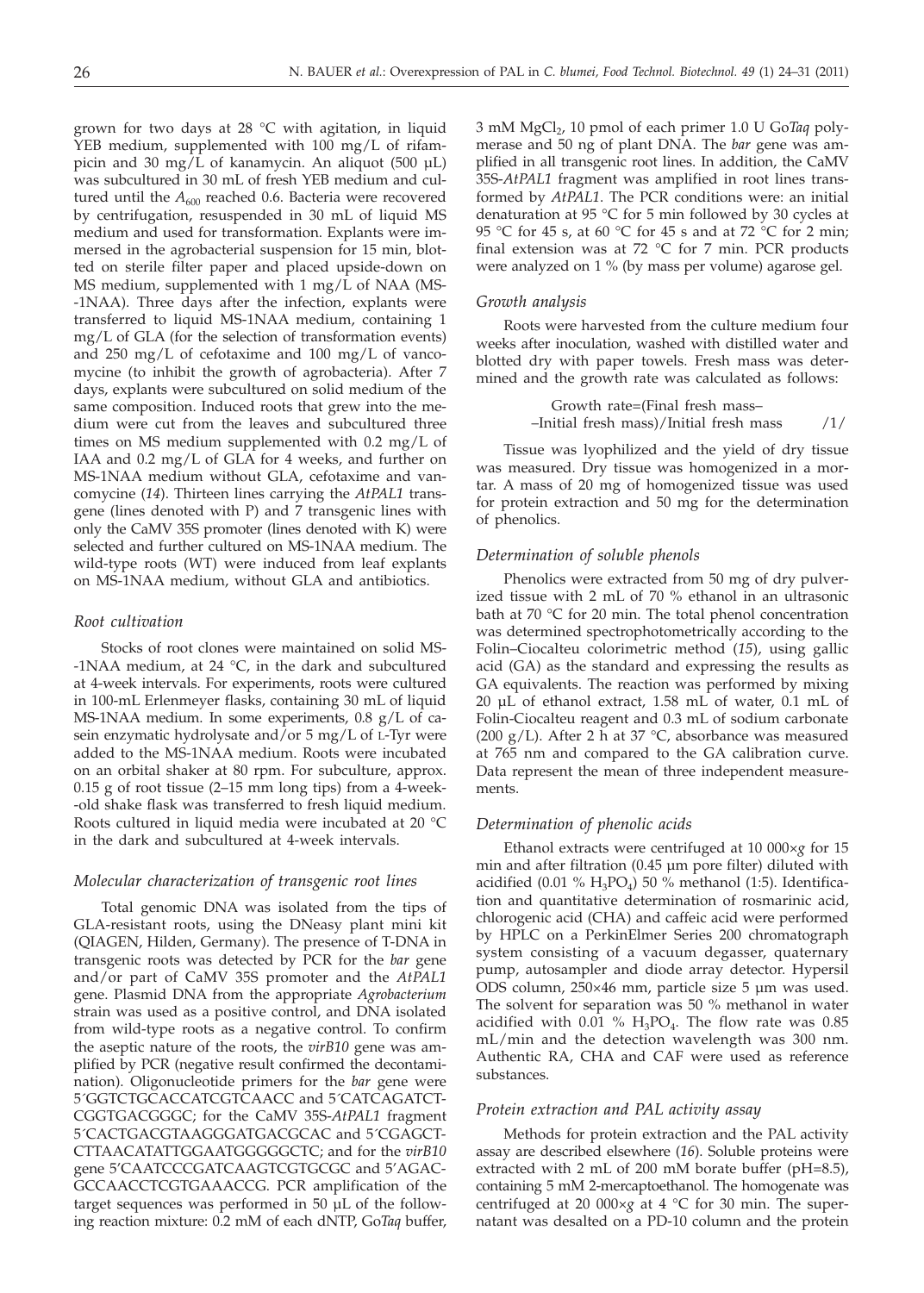content of the filtrate was quantified with the Bradford reagent, using bovine serum albumin as a standard (*17*).

For PAL activity the assay reaction mixture was incubated at 40  $\degree$ C for 3 h, while the change in the absorbance at 280 nm was monitored (*t*-CA production). The specific PAL activity was expressed as the amount of *t*-CA synthesized in one second per mg of protein (pkat/mg; kat=mol/s).

#### *Statistical analysis*

One way ANOVA, followed by the Duncan New Multiple Range Test was used to evaluate the significance of differences within the parameters. The results were analyzed using STATISTICA v. 7.0 software (StatSoft Inc, Tulsa, OK, USA), with p=0.05.

# **Results**

# *Generation of C. blumei transgenic roots*

To determine the role of PAL in the accumulation of phenolics in roots, the *AtPAL1* gene, under the control of the CaMV 35S promoter or empty vector (without an insert), was introduced into *C. blumei* by *A. tumefaciens*. Up to 20 roots were induced per leaf explant. Induced roots were subjected to selection medium with IAA that enabled better elongation and supported faster decontamination of the roots from agrobacteria (*14*). Nearly 98 % of induced roots ceased to grow on the selection medium. The surviving roots were further cultured on solid MS-1NAA medium. Genomic DNA was extracted from root lines and subjected to PCR with transgene-specific primers to confirm the insertion of the foreign genes. The PCR for the *bar* gene, plus the CaMV 35S promoter and *AtPAL1* gene produced 495-bp and 2286-bp DNA

fragments, respectively (Fig. 1). No DNA band was detected in wild-type roots, and no *virB10* gene was amplified, which confirmed that root cultures were not contaminated with agrobacteria. We established 13 lines with the *AtPAL1* transgene, seven empty vector transgenic lines (with the CaMV 35S promoter alone), and one wild-type root line.



**Fig. 1.** PCR amplification of *bar* (a) and *AtPAL1* (b) transgenes in roots transformed with *AtPAL1* (P5, P101 and P103) and empty vector (K10), and in wild-type (WT) roots. C: positive control, pGPTV-*AtPAL1* plasmid, M: molecular marker

## *PAL activity in transformed root lines*

PAL activity was measured to determine the effect of *AtPAL1* transgene on enzyme activity. No significant PAL activity was detected in crude protein extracts, so extracts were desalted to eliminate low molecular mass substances (*M<sub>r</sub>*<1000). Fig. 2 shows recoverable enzyme activities in transgenic root lines, ranging from 67 to over 350 % of the control, wild-type root line. Six root lines



**Fig. 2.** Specific activities of PAL in *C. blumei* transgenic roots transformed with the *A. thaliana PAL1* gene (black bars), empty vector (grey bars) and wild type roots (white bar). Roots were grown in liquid MS medium, supplemented with 1 mg/L of NAA and harvested after 28 days. Underlined root lines were selected for further experiments. Bars represent the means±S.D. of three independent measurements. Different letters denote statistical differences  $(p \le 0.05)$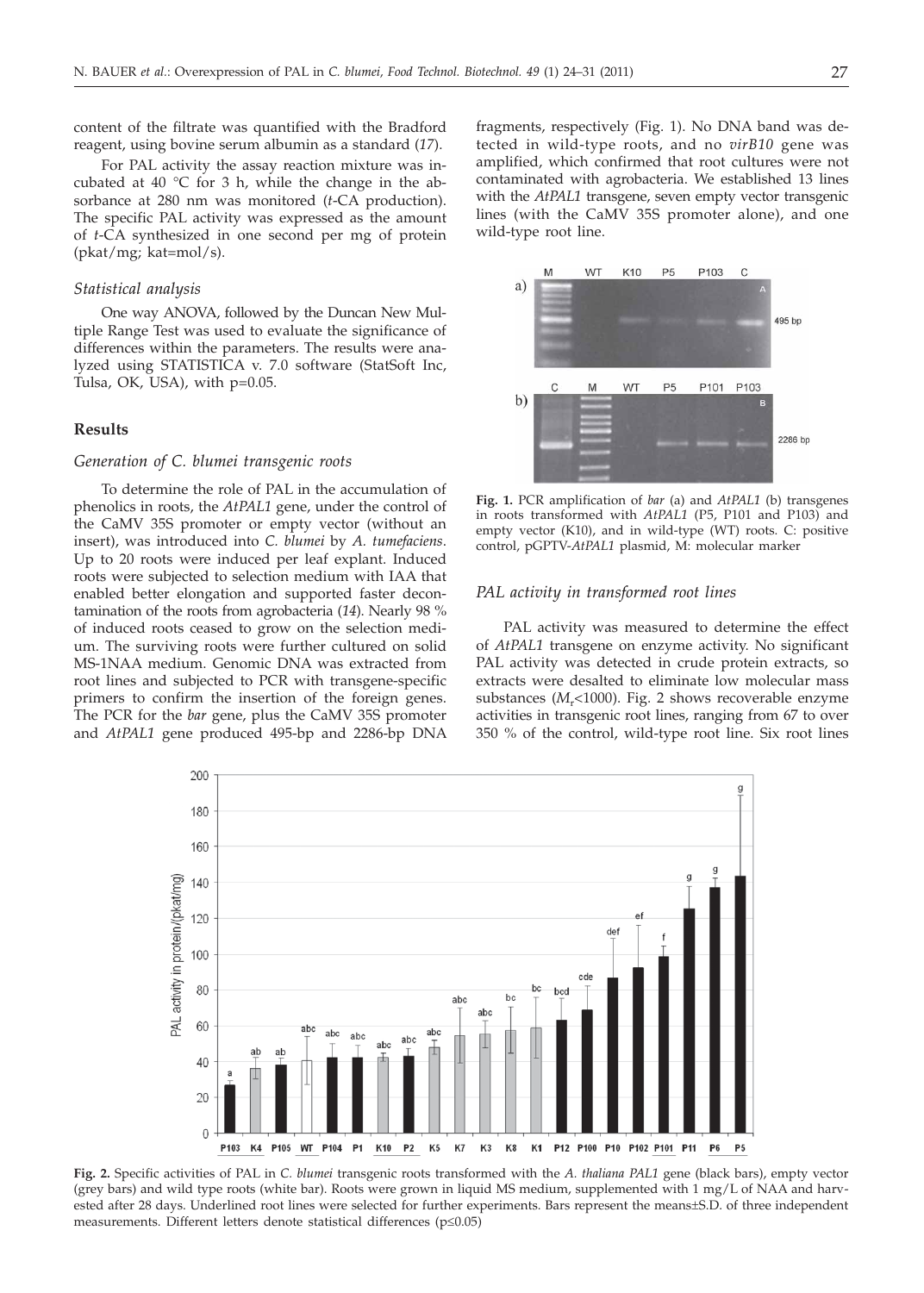with the *AtPAL1* transgene (P10, P102, P101, P11, P6 and P5) had significantly (p=0.05) higher PAL activity, compared to the empty vector transgenic and wild-type root lines. The highest PAL activity was detected in line P5 with 143.43 pkat/mg of protein. Two root lines with the *AtPAL1* transgene (P103 and P105) had reduced PAL activity (Fig. 2). For further experiments, root lines that covered the range of PAL activities (WT, K4, K10, P2, P5, P6, P101, P103) were selected.

# *Growth of transgenic roots*

The colour, thickness and ramification of different root lines did not vary. During the culture period, roots were yellowish with brown tips, and at the end of the subculture they turned brown. Growth rates varied considerably: *e.g.* from 2.93 to 24.11 for lines P5 and P103, respectively. In general, lines with higher PAL activity grew slower. Lines P5 and P6 had the highest PAL activity, and they grew three times slower than the wild type roots and 8 times slower than line P103, with the lowest PAL activity (Fig. 3a).

#### *Phenolics in roots*

Despite the high variation in PAL activity, accumulation of total phenolics was not significantly different between root lines. Roots accumulated from 31 to 41 mg of phenolic compounds, expressed as gallic acid equivalents, per g of dry tissue. Lines P5 and P6 accumulated the lowest amount of total phenolics (Fig. 3b). Accumulation of RA (the major phenolic acid in *C. blumei*), CAF (which plays a central role in the biochemistry of Lamiaceae species), and CHA (an antioxidant widespread in fruits and leaves of plants) was measured by HPLC. The most abundant phenolic compound in all root lines was RA (Table 1). Lines P5 and P6, which had the highest PAL activity, accumulated at least 30 % less RA (13.26 and  $12.75 \text{ mg/g}$  of dry mass, respectively) than the wild--type and other transgenic roots, but accumulated significantly higher amounts of CAF. All other lines, regardless of whether they were transformed or wild-type, accumulated similar amounts of RA (from 19.45 to 23.36 mg/g of dry mass). The highest RA accumulation was in the



**Fig. 3.** Growth rates (a) and total phenolic content (b) of *C. blumei* transgenic roots transformed with the *AtPAL1* gene (black bars), empty vector (grey bars) and wild-type roots (white bar). Roots were grown in liquid MS medium, supplemented with 1 mg/L of NAA and harvested after 28 days. Growth was calculated according to Eq. 1. Bars represent the means±S.D. of three independent measurements. Different letters denote statistical differences ( $p \le 0.05$ )

empty vector-transformed line K10. All lines carrying the *AtPAL1* transgene (especially the ones with elevated PAL activity) accumulated more CAF than the wild-type and empty vector-transformed lines. In addition, lines P5 and P6 accumulated notable amounts of unidentified compounds (peaks 1 and 6) and lower amount of another unidentified compound (peak 4, Fig. 4), compared to other lines. For example, wild-type roots accumulated

Table 1. Accumulation of rosmarinic acid (RA), caffeic acid (CAF) and chlorogenic acid (CHA) in *C. blumei* transgenic roots transformed with the *AtPAL1* gene (P2, P5, P6, P101, P103), in roots transformed by the empty vector (K4, K10) and in wild-type roots (WT). Roots were grown in liquid MS medium, supplemented with 1 mg/L of NAA and harvested after 28 days

| Root<br>line     | RA in d.m.<br>mg/kg           | $w(RA \text{ of total phenolics})$<br>$\%$ | CAF in d.m.<br>mg/kg      | CHA in d.m.<br>mg/kg    |
|------------------|-------------------------------|--------------------------------------------|---------------------------|-------------------------|
|                  |                               |                                            |                           |                         |
| P <sub>103</sub> | $(20612.50 \pm 1344.98)^{bc}$ | $(56.84 \pm 1.77)^a$                       | $(298.64\pm45.43)^{bc}$   | $(12.26 \pm 2.57)^a$    |
| K4               | $(20449.23 \pm 1960.45)^{bc}$ | $(59.53 \pm 4.32)^a$                       | $(260.21 \pm 43.06)^{ab}$ | $(20.78 \pm 1.32)^{b}$  |
| <b>WT</b>        | $(19438.49\pm3048.45)^{b}$    | $(51.46{\pm}4.09)^{b}$                     | $(265.36 \pm 48.14)^{ab}$ | $(29.31 \pm 7.79)^{bc}$ |
| P <sub>101</sub> | $(19579.76 \pm 288.18)^b$     | $(49.04\pm1.27)^{b}$                       | $(334.97 \pm 49.31)^{bc}$ | $(22.78 \pm 7.19)^{b}$  |
| P <sub>2</sub>   | $(19448.12\pm2164.61)^{b}$    | $(57.24 \pm 3.01)^a$                       | $(301.40\pm18.63)^{bc}$   | $(21.13\pm2.65)^{b}$    |
| P <sub>5</sub>   | $(13260.99\pm2501.08)^a$      | $(40.13\pm3.85)^c$                         | $(421.90\pm39.96)^d$      | $(8.74 \pm 4.25)^a$     |
| P <sub>6</sub>   | $(12752.60 \pm 2867.04)^a$    | $(40.55 \pm 2.44)^c$                       | $(343.93 \pm 27.36)^c$    | $(11.24 \pm 3.37)^a$    |

Data represent the means $\pm$ S.D. of three independent measurements; letters in superscripts indicate significant difference at  $p \le 0.05$ ; d.m.=dry mass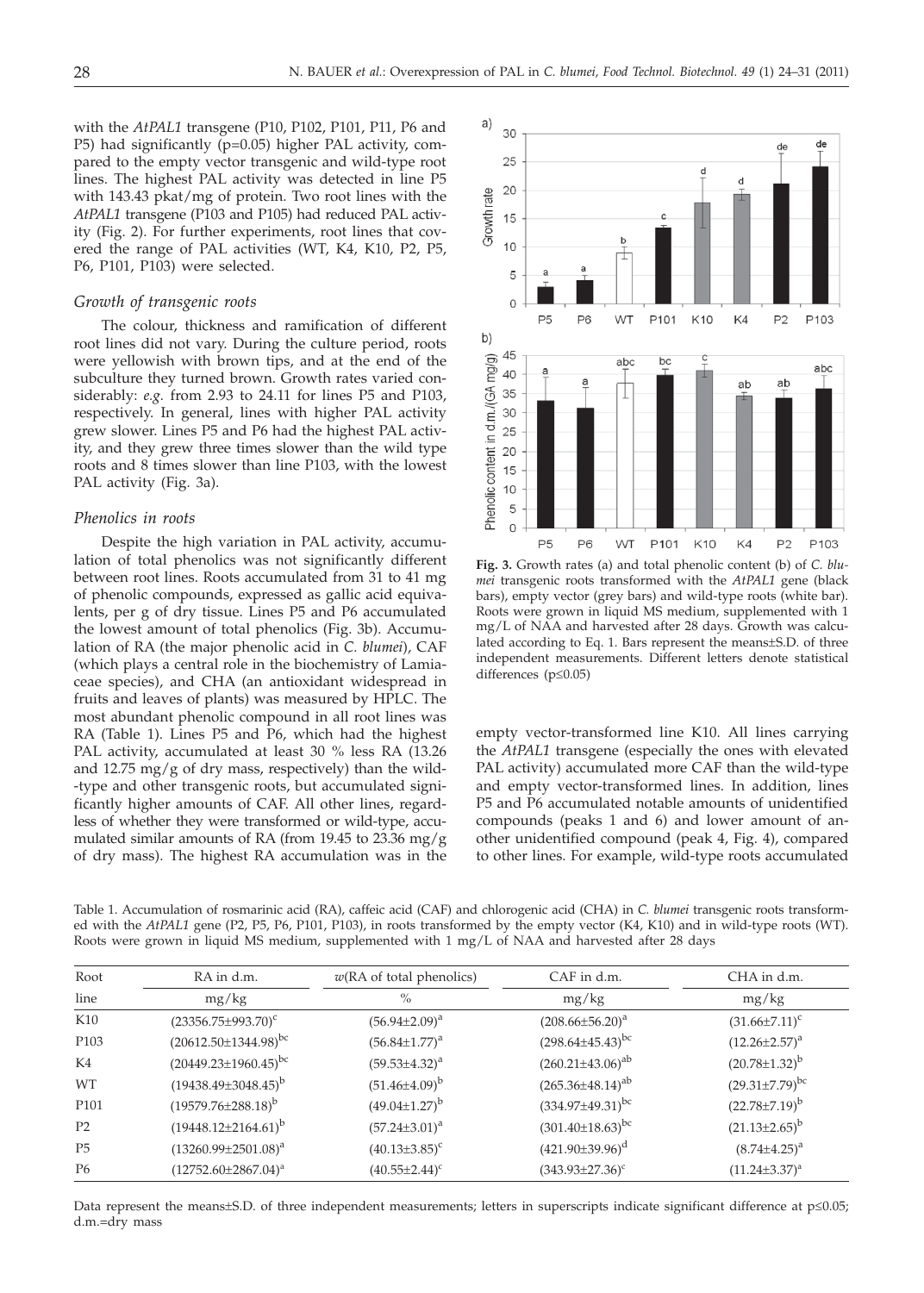

**Fig. 4.** HPLC analysis of wild-type (WT) and *AtPAL1*-transformed *C. blumei* roots (P5). Roots were grown in liquid MS medium, supplemented with 1 mg/L of NAA, harvested after 28 days and extracted in 70 % ethanol. Peak 2 is chlorogenic acid, peak 3 caffeic acid, peak 5 rosmarinic acid. Peaks 1, 4 and 6 are unidentified compounds

8 times less of the compound expressed in peak 6 than line P5 (Fig. 4). It is important to note that line P103, with the lowest PAL activity, accumulated similar amounts of RA, compared to WT and P101 roots with elevated PAL activity. All lines accumulated low amounts of CHA (Table 1, Fig. 4). The fraction of RA in total phenolics varied from 40.13 % in line P5 to 59.53 % in line K4. Lines with the highest PAL activity accumulated the lowest RA, relative to total phenolics (Table 1).

In order to eliminate the deficiency of RA precursors as a reason for lower RA accumulation, we cultured line P5 (with augmented PAL activity) in MS-1NAA medium supplemented with casein enzymatic hydrolysate (mixture of all amino acids) and with L-Tyr. There was no significant difference in total phenolics and RA content between the roots exposed to casein hydrolysate or after the addition of L-Tyr (Fig. 5). The addition of L-Tyr to the MS-1NAA medium was correlated with a significant drop in CAF accumulation (from 64.86 to 34.27 mg/kg of dry mass), and with a reduction in CHA (from 29.11 to 16.77 mg/kg of dry mass), while its addition to the medium with casein hydrolysate did not significantly affect CAF and CHA accumulation.

## **Discussion**

Plants synthesize a large number of different phenolics that are crucial for many important functions. Nonoxidative deamination of phenylalanine, catalyzed by PAL, is generally considered to represent a first and key point controlling carbon flux into the phenylpropanoid pathway (*1,4*). Among four *Arabidopsis thaliana PAL* genes, *PAL1*



**Fig. 5.** Total phenolics and rosmarinic acid (RA) in *C. blumei* transgenic root line P5, transformed with *AtPAL1*. Roots were grown in liquid MS medium, supplemented with 1 mg/L of NAA (MS), and MS medium supplemented with 1 mg/L of NAA and 0.8 g/L of casein enzymatic hydrolysate (MSC). After 28 days, the media were replaced with fresh MS or MSC medium supplemented with, or without 5 mg/L of L-Tyr. Roots were harvested 3 days after the medium replacement. Bars represent the means±S.D. of three independent measurements. Different letters denote statistical differences ( $p \le 0.05$ )

and *PAL2* were shown to have a functional specialization in phenolic biosynthesis (*6,18*). In addition, *PAL1* was shown to be involved in phenolic biosynthesis in *A. thaliana* roots (*19*) and was chosen for overexpression in this study.

The *AtPAL1* gene, under the control of the CaMV 35S promoter, was introduced into *C. blumei*. The produced transgenic roots had disparate PAL activities, ranging from 67 up to 350 % of the wild type levels. There are numerous reports that indicate positive relationships between PAL activity and phenolic accumulation, but also there are puzzling data concerning this correlation. Overexpression of PAL failed to alter the isoflavone content in soybean (*20*), and higher PAL activity induced by PAL overexpression in tobacco was associated with a higher accumulation of CHA, but not the flavonoid glycoside rutin (*1*). Liu *et al.* (*21*) reported higher genistein accumulation after PAL overexpression in tobacco, but some of the specimens with increased PAL activity had significantly decreased genistein content. They obtained similar results for lettuce (*21*). In addition, our former study showed that a strong induction of PAL in *C. blumei* hairy roots, using a yeast elicitor and methyl jasmonate treatment, does not always lead to higher RA accumulation (*16*).

In the present study, *C. blumei* roots with augmented PAL activities had decreased amounts of total phenolics, RA and CHA, but increased amounts of CAF. RA is synthesized from L-Phe and L-Tyr *via* two parallel pathways with the final products joined by an ester bond and hydroxylated to form RA (*7*). If PAL overexpression reroutes the majority of the shikimic acid towards L-Phe, it is possible that L-Tyr becomes limiting factor for RA synthesis in the lines with increased PAL activity. But even after nutrient medium modification (addition of L-Tyr and/or casein enzymatic hydrolysate), there was no increase in total phenolics or RA content. Although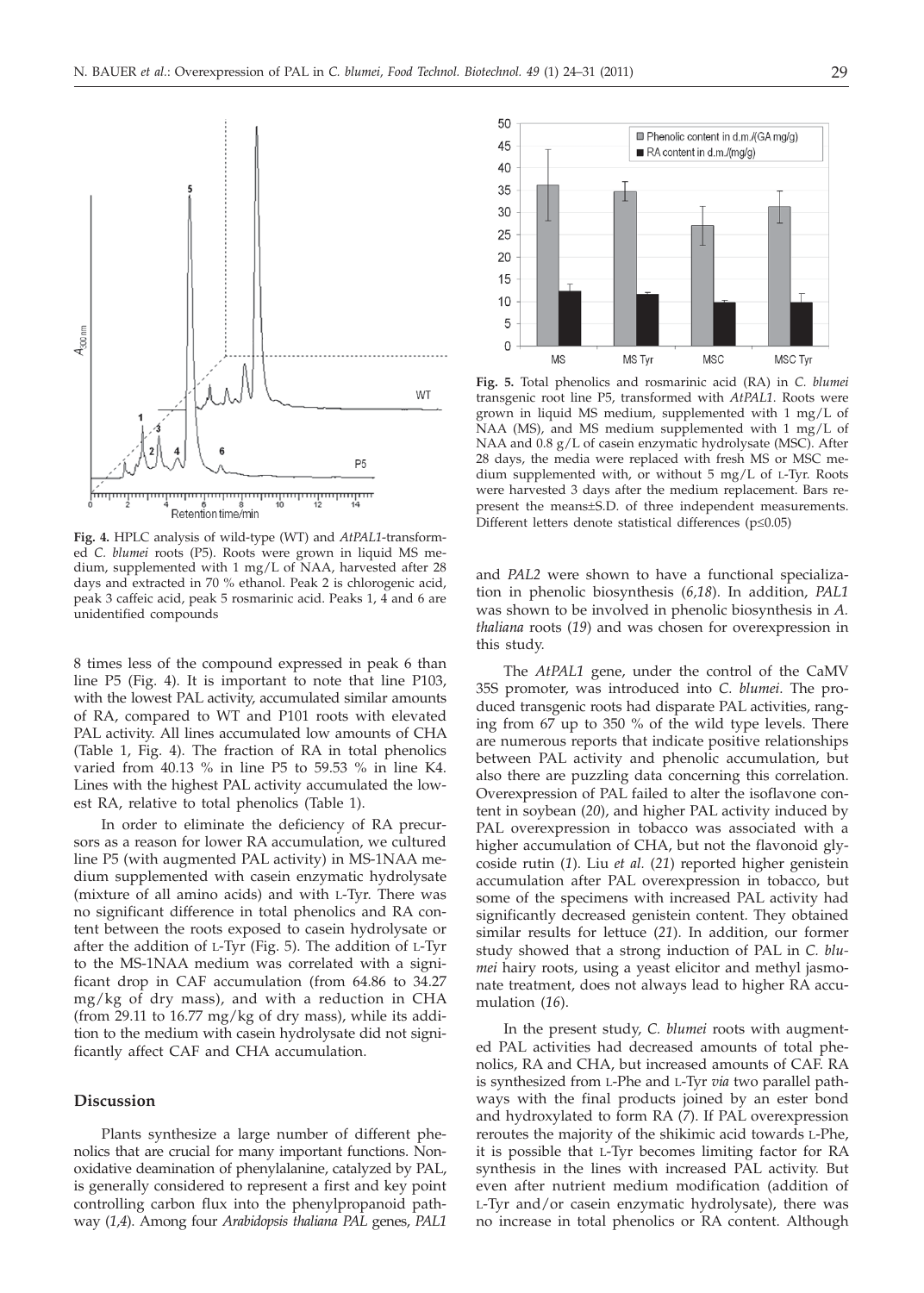in the majority of cases, induction of PAL activity led to an increase in phenylpropanoid accumulation, the overexpression of PAL may be a wrong strategy for enhancing phenolic biosynthesis in *C. blumei*. Apparently, after PAL overexpression, a blockage occurred in the phenylpropanoid pathway. It is quite possible that the augmented PAL protein is suppressed with its own product (*t*-CA) and did not operate in transgenic cells, which could explain the necessity for desalting protein extracts before PAL activity measurements. *t*-CA is described as a competitive inhibitor of PAL, it suppresses transcription of the *PAL* gene and induces the synthesis of a proteinaceous inactivator of PAL (*3,22*). Achnine *et al.* (*23*) emphasize that associations between PAL and C4H probably help to reduce the size of the cellular *t*-CA pool and diminish potential feedback inhibition of PAL by *t*-CA. The addition of *t*-CA reduced PAL activity by 40–50 %, inhibited the taxane pathway and reduced taxol by 90 % (*24*). An interesting feature is that low concentrations (0.5–1 pM) of *t*-CA and *p*-coumaric acid weakly enhance PAL activity (*25*), which could explain numerous reports that emphasize the correlation between an increase in PAL and an increase in phenolic compounds, in response to various stimuli.

The growth rates of *C. blumei* transgenic roots significantly differed, with the lowest growth in roots with high PAL activity. Slower and stunted growth was related to posttranscriptional silencing of *PAL* in transgenic tobacco, where PAL activity was 5 to 20 times lower than in the control, wild-type plant (*3*), but also in transgenic tobacco with an 8-fold increase in PAL activity (*26*). To eliminate suppressor activity of *t*-CA, part of it could be converted to *cis*-cinnamic acid, which has lower inhibitory effect on PAL, but suppresses root growth (*27,28*). Indeed, *C. blumei* transgenic roots with high PAL activity showed strong growth suppression, which could be caused by *cis*-cinnamic acid synthesized from overproduced *t*-CA. In addition, there was an elevated accumulation of caffeic acid in *C. blumei* roots with high PAL activity. Caffeic acid is a strong activator of PAL (*29*), and perhaps its higher accumulation compensated for some of the inhibitory effect of *t*-CA.

## **Conclusion**

To date, the overall effects of genetic alteration are not well understood, especially in terms of determining the effects of excessive expression, differential regulation and compartmentalization of enzymes. The hypothesis that PAL activity is a rate-determining step in RA biosynthesis is only partially true, since it seems that RA accumulation is probably affected by intermediate products, which have key roles in the channeling of metabolite synthesis.

In conclusion, overexpression of AtPAL1 in *C. blumei* transgenic roots substantially altered the growth and phenolic production. Our experiments indicate that PAL- -catalyzed conversion of L-Phe to *t*-CA is not a limiting step in RA biosynthesis, and imply a possible crucial role for *t*-CA, perhaps as a signal molecule for regulating not only metabolite flux, but also plant growth.

#### *Acknowledgements*

We thank Petra Weber, LMU, Munich, Germany, for the kind gift of pGPTV vector. The work was supported by the Ministry of Science, Education and Sports of the Republic of Croatia within the framework of the project: 119-1191196-1225 ´Factors and markers for plant embryogenic potential and phenolic metabolism´.

## **References**

- *1.* G.L. Shadle, S.V. Wesley, K.L. Korth, F. Chen, C. Lamb, R.A. Dixon, Phenylpropanoid compounds and disease resistance in transgenic tobacco with altered expression of L-phenylalanine ammonia-lyase, *Phytochemistry*, *64* (2003) 153–161.
- *2.* A.M. Anterola, N.G. Lewis, Trends in lignin modification: A comprehensive analysis of the effects of genetic manipulations/mutations on lignification and vascular integrity, *Phytochemistry*, *61* (2002) 221–294.
- *3.* Y. Elkind, R. Edwards, M. Mavandad, S.A. Hedrick, O. Ribak, R.A. Dixon, C.J. Lamb, Abnormal plant development and down-regulation of phenylpropanoid biosynthesis in transgenic tobacco containing a heterologous phenylalanine ammonia-lyase gene, *Proc. Natl. Acad. Sci. USA*, *87* (1990) 9057–9061.
- *4.* P.A. Howles, V.J.H. Sewalt, N.L. Paiva, Y. Elkind, N.J. Bate, C. Lamb, R.A. Dixon, Overexpression of L-phenylalanine ammonia-lyase in transgenic tobacco plants reveals control points for flux into phenylpropanoid biosynthesis, *Plant Physiol. 112* (1996) 1617–1624.
- *5.* S. Sekiguchi, T. Yamakawa, T. Kodama, S.M. Smith, M.M. Yeoman, Characterization of chilli pepper hairy roots expressing the parsley PAL2 cDNA, *Plant Biotechnol. 16* (1999) 153–158.
- *6.* A. Rohde, K. Morreel, J. Ralph, G. Goeminne, V. Hostyn, R. De Rycke *et al.,* Molecular phenotyping of the *pal1* and *pal2* mutants of *Arabidopsis thaliana* reveals far-reaching consequences on phenylpropanoid, amino acid, and carbohydrate metabolism, *Plant Cell*, *16* (2004) 2749–2771.
- *7.* M. Petersen, M.S.J. Simmonds, Rosmarinic acid, *Phytochemistry*, *62* (2003) 121–125.
- *8.* W. De-Eknamkul, B.E. Ellis, Rosmarinic acid production and growth characteristics of *Anchusa officinalis* cell suspension cultures, *Planta Med. 50* (1984) 346–350.
- *9.* E. Szabo, A. Thelen, M. Petersen, Fungal elicitor preparations and methyl jasmonate enhance rosmarinic acid accumulation in suspension cultures of *Coleus blumei*, *Plant Cell Rep. 18* (1999) 485–489.
- *10.* A. Ogata, A. Tsuruga, M. Matsuno, H. Mizukami, Elicitor- -induced rosmarinic acid biosynthesis in *Lithospermum erythrorhizon* cell suspension cultures: Activities of rosmarinic acid synthase and the final two cytochrome P450-catalyzed hydroxylations, *Plant Biotechnol. 21* (2004) 393–396.
- *11.* T. Murashige, F. Skoog, A revised medium for rapid growth and bio assays with tobacco tissue cultures, *Physiol. Plant. 15* (1962) 473–497.
- *12.* B. Hedtke, M. Meixner, S. Gillandt, E. Richter, T. Börner, A. Weihe, Green fluorescent protein as a marker to investigate targeting of organellar RNA polymerases of higher plants *in vivo*, *Plant J. 17* (1999) 557–561.
- 13. N. Bauer, D. Leljak-Levanić, S. Mihaljević, S. Jelaska, Genetic transformation of *Coleus blumei* Benth. using *Agrobacterium*, *Food Technol. Biotechnol. 40* (2002) 163–169.
- *14.* N. Bauer, M. Bogdan, S. Jelaska, Morphogenesis and influence of selective and antimicrobial substances on root development in *Coleus blumei* Benth., *Propagat. Ornament. Plants, 8* (2008) 65–71.